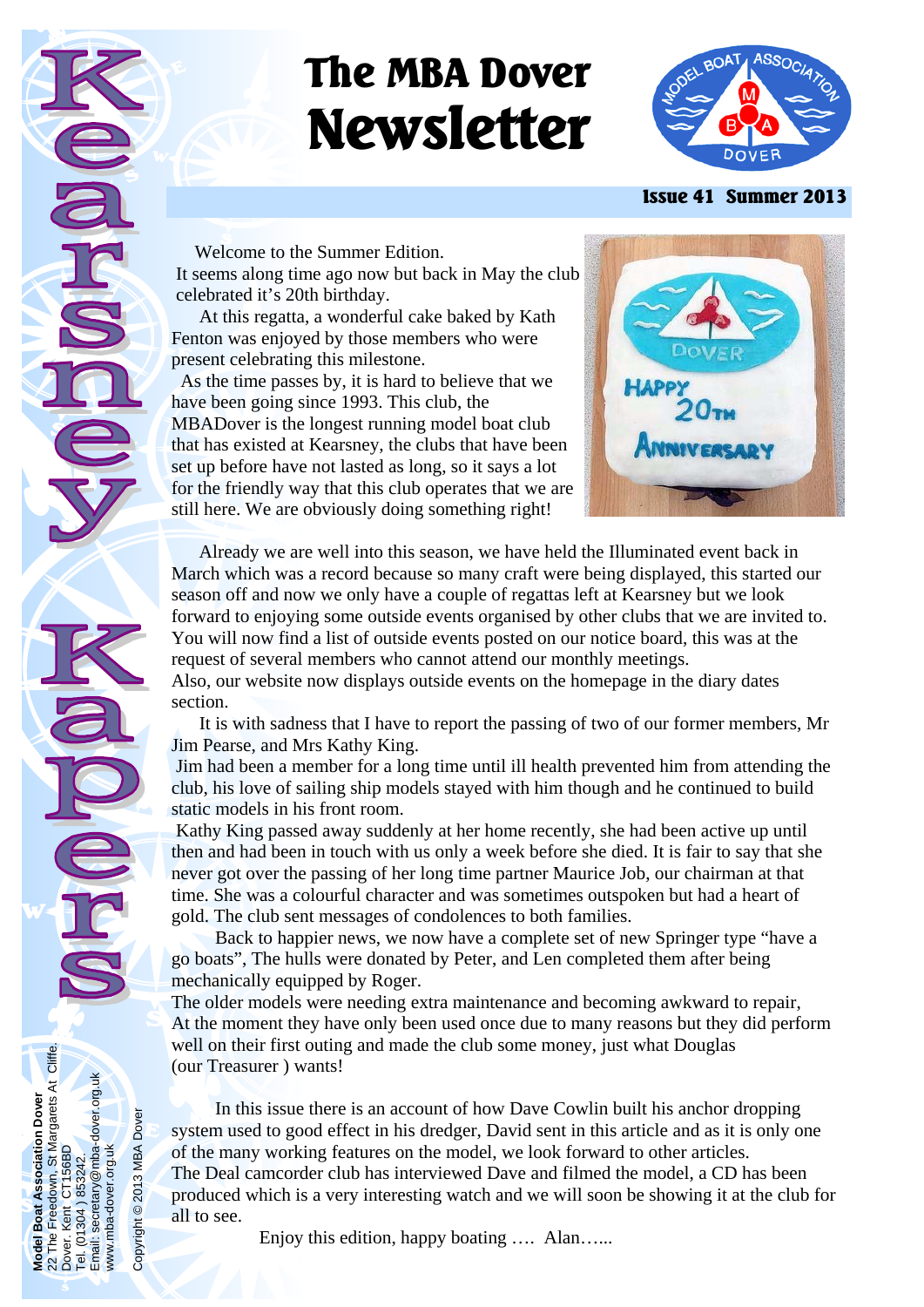# Chantry Model Boat Club

Two of our members travelled to the Bluewater shopping complex on Sunday 7th July where the Chantry model boat club were holding their 25th Anniversary regatta.

Len Ochiltree and Dave Cowlin took along several models each and to Dave's surprise, he won the non -sail boat model award for his Thames skiff rowing boat! We all know that it is a marvellous working model but now it has been acknowledged by another club. Well done Dave!

Len of course also builds some nice models and his novelty boats are always popular, if you look on the Model Boats website home page you will see his airboat with an alligator strapped to The bow, this model is advertising the novelty boat section of the website.



*Photo Len Ochiltree* 

Coincidentally, on the same page under model boat clubs, there is a picture of the Chantry Model club's water at Bluewater with several model boaters operating boats from their jetty, look closely and you will find most of them are Dover members all with the distinctive blue sweatshirts and hats on. This picture was taken several seasons ago now but is still used on the website.

I think Chantry must think we are taking over!

# **MBAD Club information**

#### *Model Boat Association Dover*  **Club Committee Members July 2012**

**Chairperson : Mr Peter Cook - 20 01233 641599** 

**Secretary : Mr Alan Poole** 2 01304 853242 Email: secretary@mba-dover.org.uk

 **Treasurer :** *Mr Douglas Turton* 01227 752244

 **Membership Secretary:**  *Mr Ted Goldring* <sup>2</sup> 01304 380778 Email: membership@mba-dover.org.uk

**Webmaster: Mr Phil Ribton <sup>®</sup> 01304 820215** 

**Scale Secretary :**  *Mr Len Ochiltree* <sup>2</sup> 01233 627469

**Newsletter Editor:**  *Mr Alan Poole:* <sup>2</sup> 01304 853242 Email: editor@mba-dover.org.uk  **Yacht Coordinator : This position is vacant** 



Model Boat Association Dover



## **MBA Merchandise**

| Caps                | £5.00  |
|---------------------|--------|
| <b>Sweat Shirts</b> | £14.00 |
| <b>T</b> Shirts     | £8.00  |
| Polo Shirts         | £12.00 |
| Enamel Pin Badge    | £2,50  |

#### **Website - WWW.mba-dover.org.uk**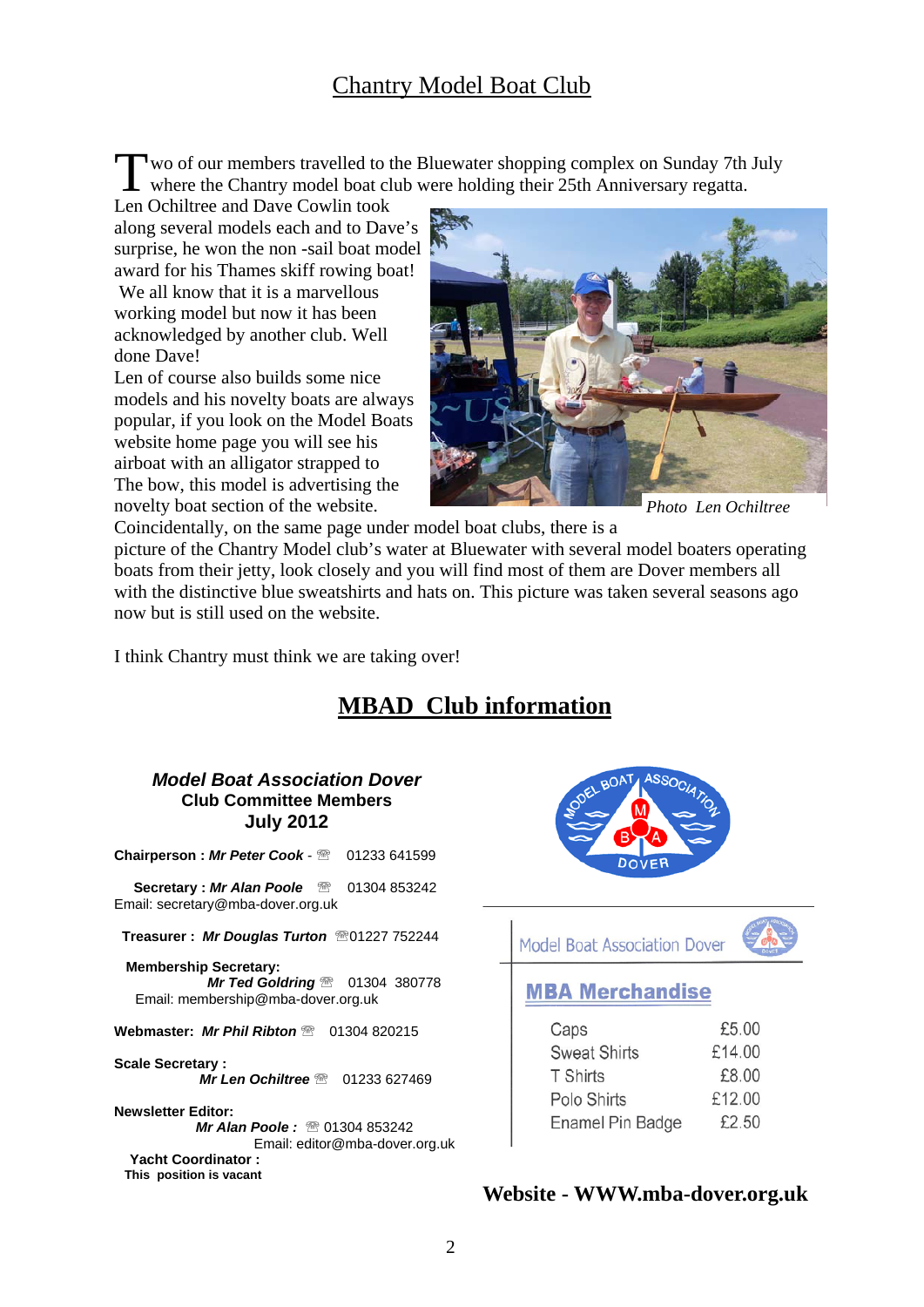### Readers models

**I** have several models to report about this time, the first one is the remarkable 18 oared,

 Governor Hamilton's gunboat model by **Derrick Rudge.** He has again been busy creating another fine working model using his skills in mechanical knowledge. The model is based on a plan and feature in Marine Modelling Magazine and Derrick has produced this model which not only works well but looks good on the water as well.

 All the rower's are linked to together and row in unison, the steering is conventional through a rudder and servo so no need to rig up a complicated rowing system to turn the boat. I understand that the model can also be sailed using the sails fitted to the boat which would have been used in windy conditions, the large cannon fitted on the centreline is manned by the rowers, sailors were a hardy breed in those times!





 Staying with sailing boats, I was sent this very nice picture of a schooner, the photographer was Keith Worsdell and the model is by **Dick Sadler.**  She is a Robbe Valdiva, a large 1/20th scale model that builds up into an impressive sailing model, Dick bought the kit from an advert in the modelling press and has made a beautiful job of building it. An ABS hull is the basis of the model with plastic, wood and brass fittings. The real Valdiva was built as a Swedish schooner in 1868 is still sailing to this day in the Baltic. She is virtually unchanged from that time and instantly recognisable as the Valdiva.

Staying with Dick Sadler, his HDML which has been featured before has

been upgraded by adding some

figures. After getting some inspiration from one of our

"workshops" by Kim Belcher on figures, Dick obtained some Tamiya motor racing pit crew and modified them as sailors for his model, he now has several crew manning the motor launch and they really bring the model alive.

**Chris Day** has been busy building a Model Slipway 10 hatch coaster. This model is mentioned in the regatta reports in this issue but as it is unusual, and we don't see many merchant ship models, I thought that a picture of it and a brief description would be nice. The model is

1/48th scale?





powered by a single geared MFA motor and is approximately

 One of our newer members **Neil Terry,** has resurrected two older models that he has found, a Billings coastguard cutter and an attractive cabin cruiser model called Sea Star. Welcome Nigel.

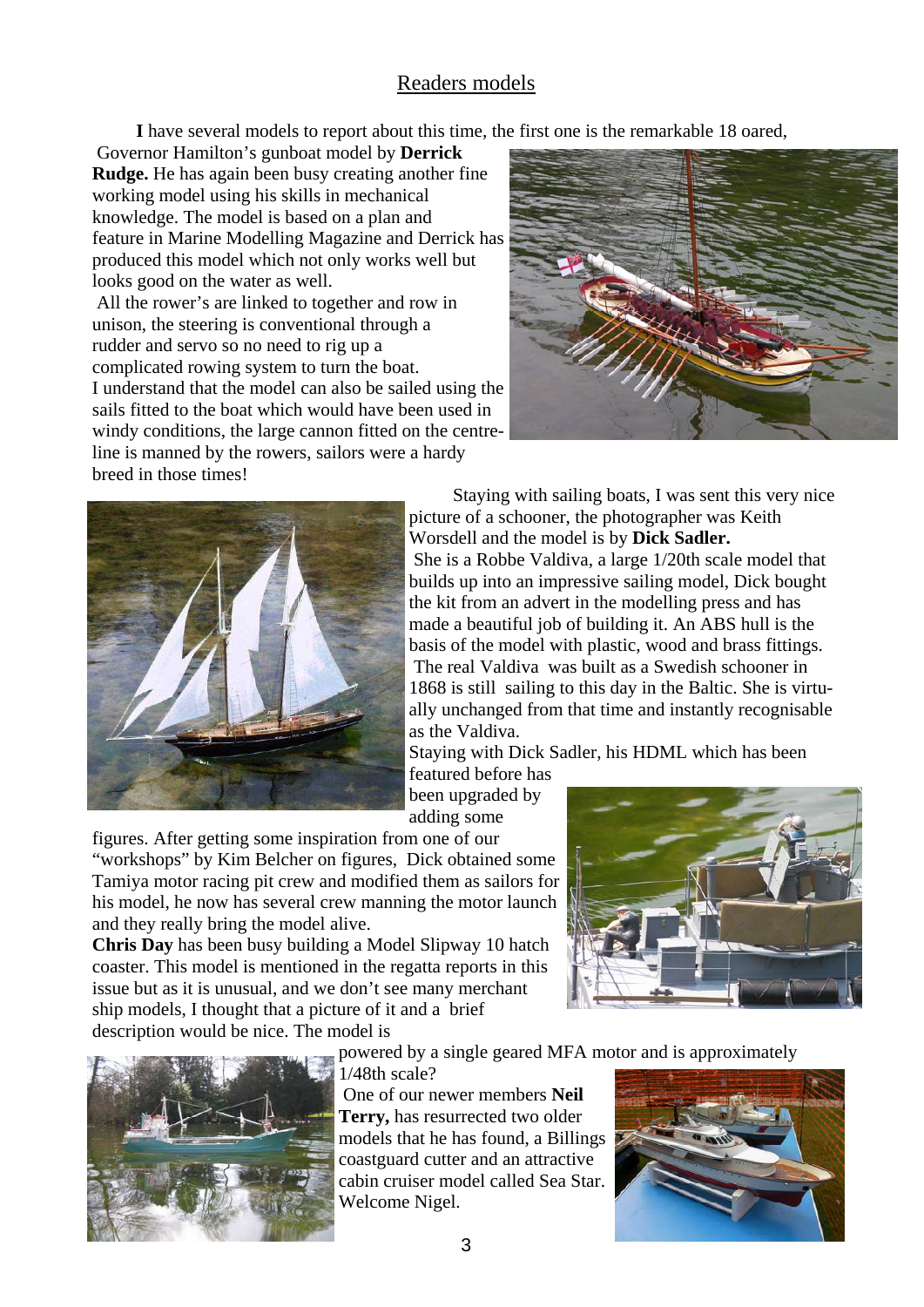This article by **Dave Cowlin**, describes the anchor mechanism used on the Admiral Day Dredger

## **Anchor drop**

 When using my dredger Admiral Day, to dredge it is essential to hold the boat still. To this end I used my anchor. Originally the dog was driven up and down by a geared down motor, but by the time the anchor held, the boat had drifted considerably which was useless. It was essential to release the anchor and let it free fall, to this end I set about designing a drop Mechanism, the action is as follows



#### **Operation Procedure**

The view shown above, is with the worm- drive in the up position, the worm disengaged from the drive allowing the gypsy to freely rotate.

Rotating the motor clockwise, the worm is restricted from rotating, due to the clockwise Freewheel locking. This allows the bottle jack to operate, pulling the worm-gear down engaging the gypsy, also moving the freewheel dog down free of the clockwise to engage the anticlockwise freewheel, allowing the worm drive to rotate, winding up the anchor chain.

Rotating the motor anticlockwise, the worm is again stopped from rotating now due to the anticlockwise freewheel locking this allows the bottle jack to operate jacking worm gear up disengaging it from the gypsy drive, allowing the anchor to free fall At the same time moving the freewheel dog from the anticlockwise to the clockwise freewheel.

The freewheels purpose is to stop the gypsy drive from rotating so as to allow the bottle jack to operate.This requires only a light torque, a small nylon gear is adequate. I used a 16 tooth miniature gear with a 1.9mm boar, code GS0200 from Squires.

First drill the 0.8mm hole before opening up the 1.9 mm bore hole to 3.0 mm

The only reason I used 0.08mm copper foil is because I happened to have some, but any thin flexible foil will do.

Cut a strip 5mm wide about 10mm long *(Continued on page 5)*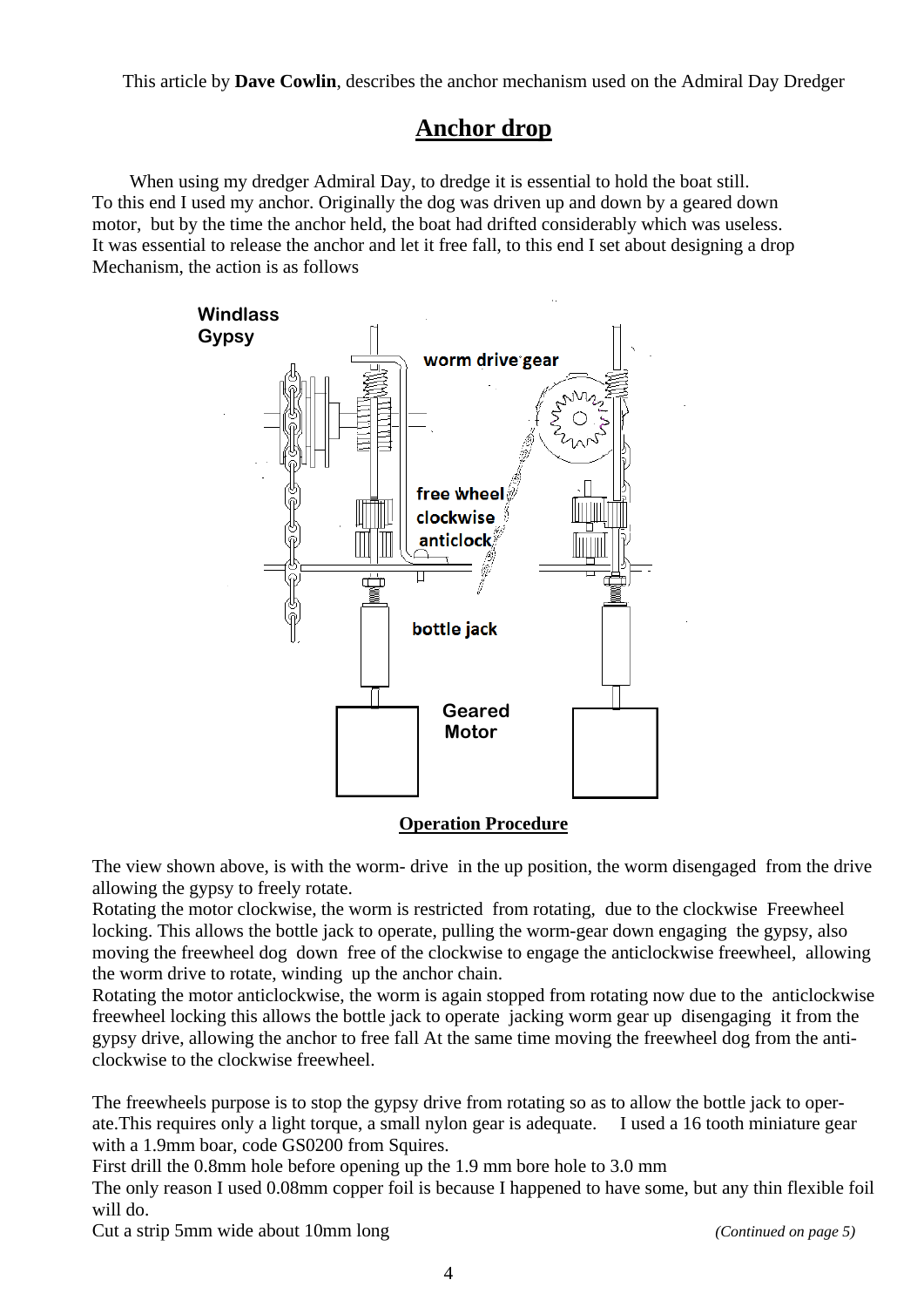#### **Free Wheel**



The freewheels purpose is to stop the gypsy drive from rotating so as to allow the bottle jack to operate. This requires only a light torque, a small nylon gear is adequate. I used a 16 tooth miniature gear with a 1.9 mm bore, code GS0200 from Squires. First drill the 0.8 mm hole before opening up the 1.9 mm bore hole to 3.0 mm

The only reason I used 0.08 mm copper foil is because I happened to have some, but any thin flexible foil will do. Cut a strip 5 mm wide about 10 mm long

Wind 3 turns on a 2 mm rod, finish with a small loop, cut off the excess. Slide the wound assembly into the gear wheel. Fix in position with a

small pin driven into the centre of the loop inside the 0.8 mm hole. Turn a taper to the start of the 2.4 mm shaft then use this to push the 2 mm rod out, rotating the shaft clockwise so as to ease the coil, position at lower end of the shaft. Holding the gear wheel rotate the shaft anticlockwise, the coiled foil should wind up tight and lock preventing any further movement. Rotating the shaft clockwise the coil will slacken off allowing the shaft to freely rotate. Repeat the above procedure with a second gear wheel but turn it over when assembling onto the top end of the shaft with a washer between the two gear wheels.



*I have copied this article directly as sent, I think it is an interesting insight as to how Dave does things, I am sure there might be some questions which you might want to ask him about , although the drawings should be self explanatory. Dave will be happy to assist anyone wishing to construct their own version….. Ed*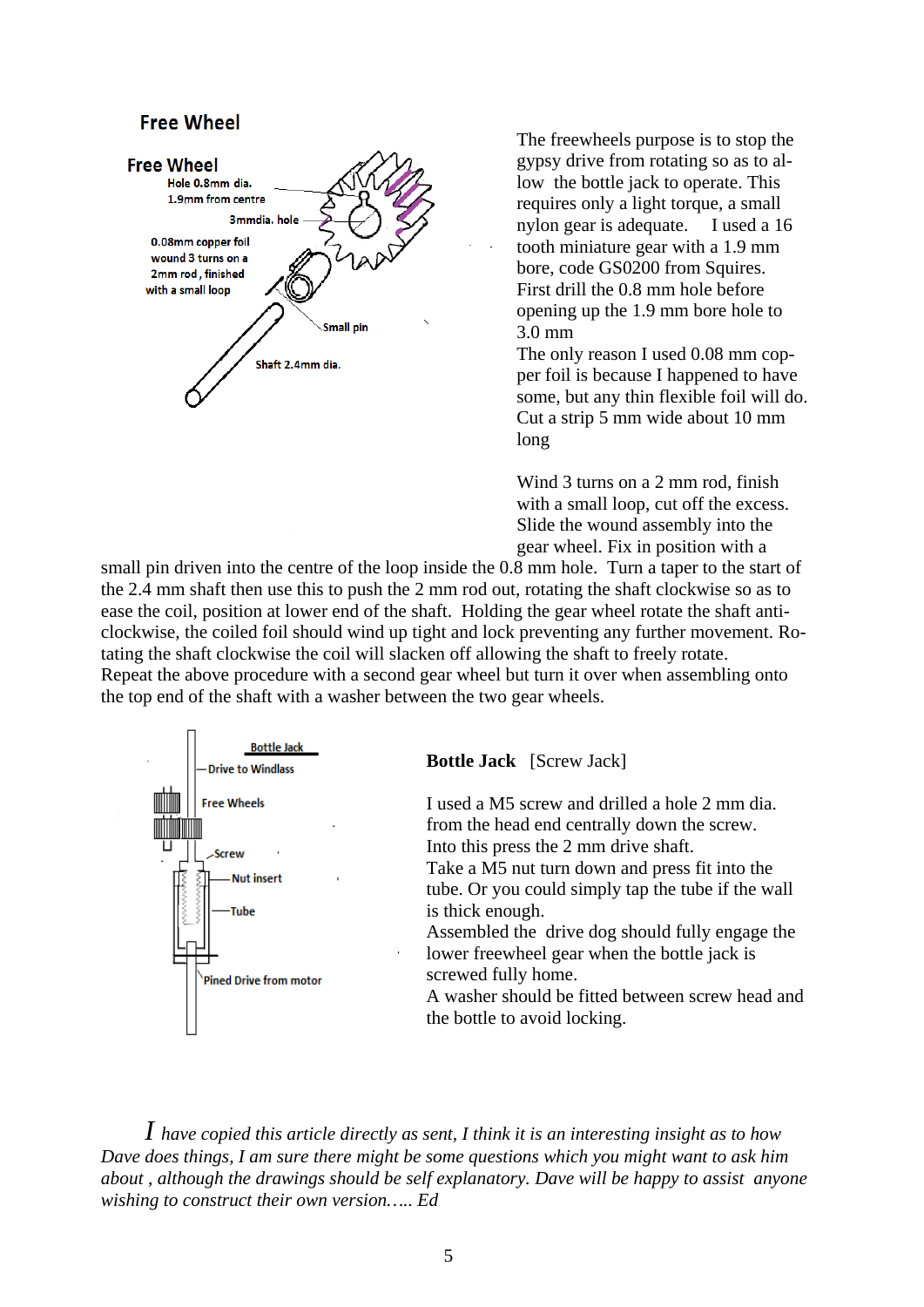#### **Illuminated Event March 22nd**

Our first Illuminated event took place on Friday March the 22<sup>nd</sup>, the weather was kind to us although it was a little cold but, later as we dispersed the rain started so we must be thankful that we had a good event.

 Nine models braved the conditions and sailed with the usual impressive illuminated display that we have enjoyed for many seasons now. This event is always well supported and this was no exception.

On arrival I spotted a rather nice Springer tug and barge with full illumination, this was operated by Bernard Le Ny, Bernard had also brought along a model of a tug that he allowed young lad to operate on his behalf, this very kind gesture is in the true spirit of our club and must be congratulated, the lad really enjoyed operating the model and handled it well.

A new member Mr Neil Terry was operating a Billings White Star model; this is a small cabin cruiser boat but again went well and looked good.

Kelvin Castle had also brought two models, his stealth warship and a new stern wheel paddler that I had not seen before, both went well and you might just guess which one took your editors eye!

 Kim Belcher had spent days preparing his dive boat with a full complement of lights, some robbed from his lifeboat model, this looked superb and combined with the sound unit running, gave a very realistic impression when on the water.

 Chris West has been busy converting the famous Troll Patrol and it is now fitted with many new features including a caged Troll! The lighting was arranged all over the vessel and showed up well on this big model.

Graham White had rigged his Neptune Submersible with interior and exterior lighting, this was most impressive under the water, fishing lures that work when in contact with water were fitted and operated as the boat dived, the powerful spotlights, green and white lit up the muddy lake bottom very well. Graham was awarded the little plaque this time for the submersible.

 To end this roundup, Ted Goldring took the opportunity to test his latest plastic kit conversion, a Tamiya "Perkasa", although not fitted with lights it will be a winner at our daylight regattas I am sure.

The support given to the boat operators was equally impressive with many family members and friends all turning up to watch the spectacle, they were not disappointed. Well done to all.

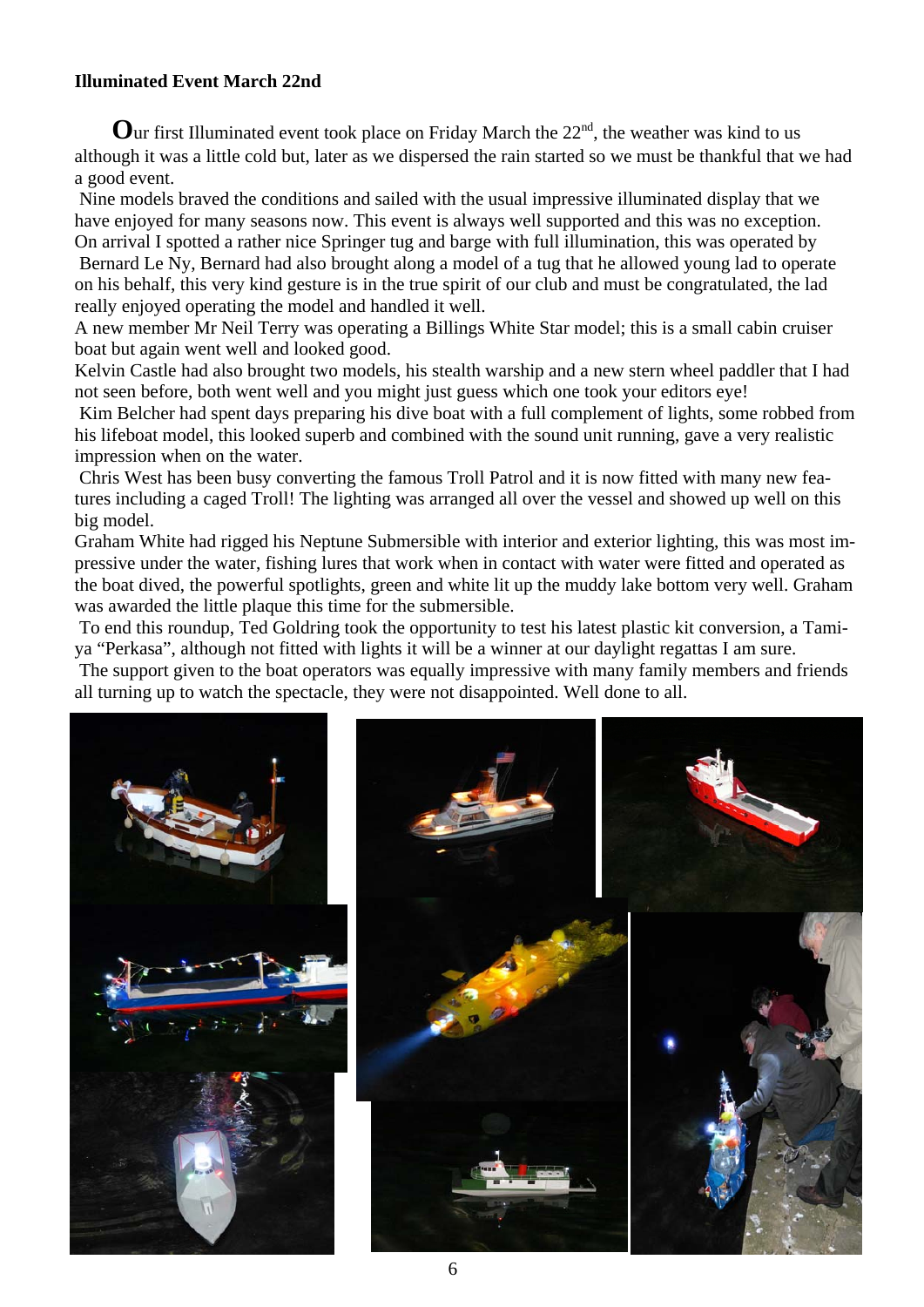#### **April 21st Club Regatta**

After enduring several months of cold weather that had seen snow falling right up to, and even over the Easter period, it was very welcome news indeed to discover that the forecast was for a warm and sunny weekend for our first regatta on April the  $21^{st}$ .

The weathermen got it right and we were blessed with a lovely sunny day, the compound was set out in the usual way with gazebo's that sheltered the models and tables to display them on. I counted sixty boats, which was a fantastic effort by the membership; this number included the little pipe lagging galleons that were in action again during the afternoon. The regatta was run to time and started off with the Springer barge-pushing event, this was followed by the steering and towing competitions. In between these powerboat events there were three yacht races that took more time to complete than usual due to the very light winds. The only down fall was the weed that rose in the sunshine from the bottom of the lake and formed great chunks that fouled propellers and caught in the deep keels of yachts slowing them to almost a dead stop. This weed caused other problems as the motors overheated which blew not only fuses but sometimes other expensive components as well. The galleon boat race across the lake mentioned earlier, was another victim of the weed, the frail little vessels could not penetrate it as they tried to sail across, the wind by then had increased slightly which dislodged them and blew them back to whence they came, only to change direction again and drive them back into the middle of the lake. After some time we decided to abandon this race and call it a draw!

Looking round the models, there were some new boats to be seen, **Ted Goldring** had his fleet of 1/72 plastic models operating and considering the weed problem this was a brave move due to their diminutive size. A very attractive Model Slipway modern coaster has been built by **Chris Day**, this had a variety of deck loads that could be switched to give a different look to the model, one was a pair of tanks (the military vehicle type), German Tiger's, I can only assume they were on passage to a preservation society!

A President Perkasa had been restored by **Len Ochiltree** from a model that was donated by Ted Goldring, this large wooden boat has been upgraded with a brush less motor and LiPo batteries and performed well, some adjustments will be made to make it more reliable and when done this will be an impressive model. The yacht races were a mixture of Fairwind's, schooners and the latest new class, the Micro Magic, this is a smaller boat than a Fairwind but might well be the replacement for them seeing that Fairwinds are now no longer available.

**Kelvin Castle's** P20 really performed well on a pair of Graupner Speed 600 motors, brush less were tried but were not as successful. The P20's are an attractive subject and many can be seen in the Port of Dover from time to time.

To round off the regatta, we held three rounds of club 500 races. These provided a bit of excitement for the three minutes that they raced around, several collisions occurred and one boat was flipped over, great fun.

Free sailing continued until gradually, members started to put their boats away, which is usually the sign to think about going home.

 With the sun still shining, we packed everything away; the team working well to get all the equipment safely back into storage. A very good first regatta.







 *Len's Perkasa, Kelvin's P20 Ted's Severn*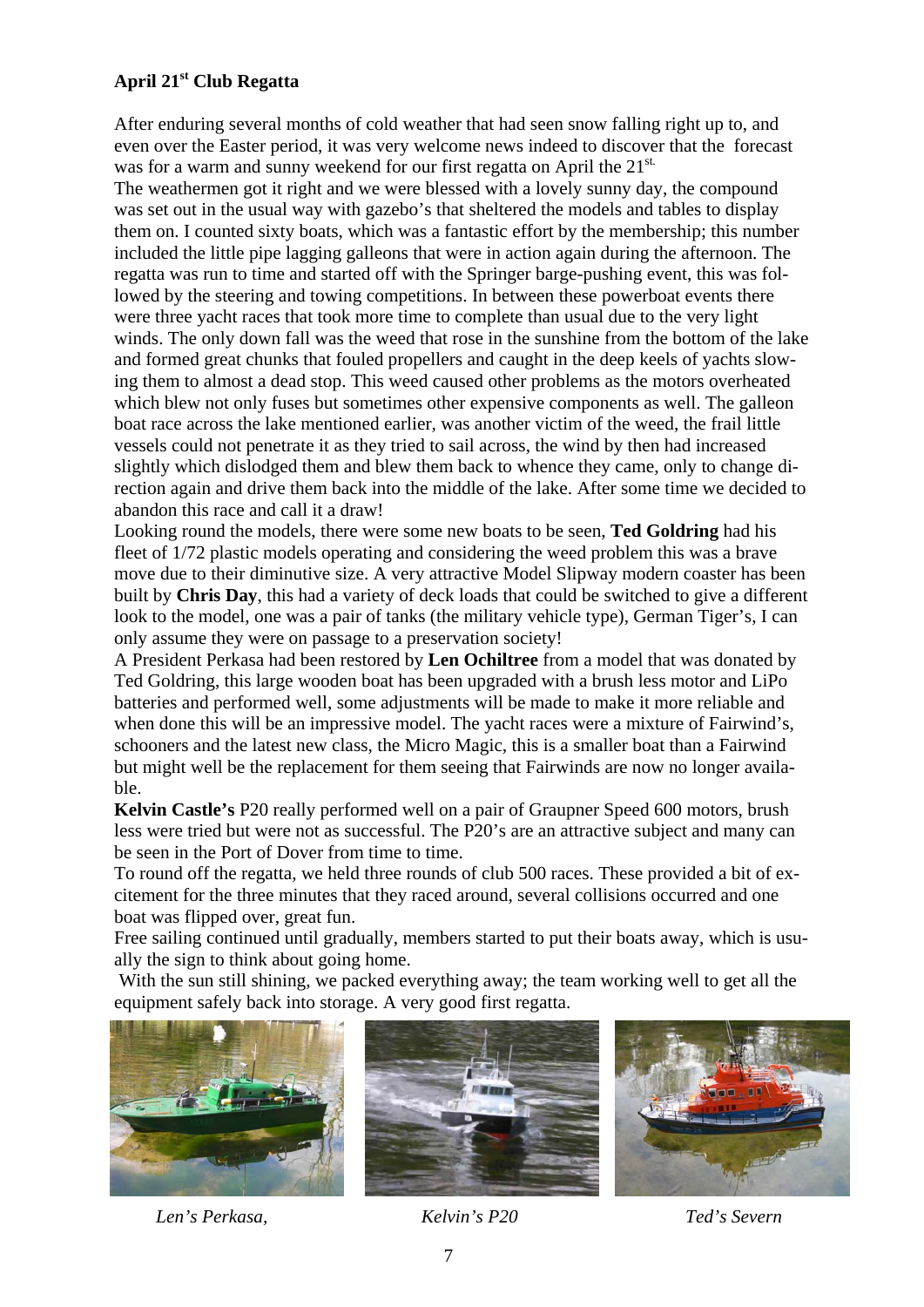#### **Sunday May 19th Club Regatta**.

It was not looking good weather wise for the May regatta, heavy rain threatened to upset things but this time the forecasters got it wrong, it was glorious.

This was just as well because it was 20 years ago this month that the Model Boat Association Dover was formed. To mark the occasion, Member Kathy Fenton baked a superb cake for us complete with our MBA logo; Alan Hounsell who is an honorary member ceremoniously cut this for us.

Everyone present got a slice (or two) including Glynn the local reporter and the



park keeper Jeff and his wife. The cake tasted as good as it looked, thank you Kathy. With everything set up it was time to start the competitions, the now familiar Springer tug push, tug towing and steering was undertaken and the results added to the monthly lists, Three regatta series yacht races also took place during the day, a special trophy is awarded to the yacht section for the races competed for at these regattas.

 In the afternoon we also managed to hold three Club 500 races, the winner of this was Alan Hounsell who completed 11 laps each time, very consistent, not too far behind were Peter, Len and Bernard who all deserve a mention.

For the first time in many months, we had the Kiddies Have a Go boats operating, the new Springer hulled models made the club a nice little sum which has paid for the batteries that have been bought especially for them, it will be all profit from now on then!

 Out on the water free sailing entertained the public, Derrick Rudge's 18 man rowing gunboat was an impressive sight, the many people who gathered to watch us perform also admired his single man canoe. Bernard Le Ny had his newly acquired large scale American home build operating, the model had been built by his father in law who after building the model and ironing out any problems, built the full size one.

All the old faithful regular models were out having a sail which is very nice to see, these boats are very reliable and regularly entertain at regattas and on Sunday mornings as well. We had spoken with the Park keeper earlier and arranged for him to tow our laden trolleys up to the shed this time, what a welcome relief that was, it saved an awful lot of work. Keeping the park keepers happy has certainly paid off.

Another really good regatta.

#### **Sunday June 16th, Club Regatta**.

Fathers Day, definitely a date to be avoided next year, the membership was well down on what we normally get at a club regatta but despite this we had a good mornings sail, the rain started at around midday and kept up for a couple of hours, we had almost given up hope but then it started to get brighter and a club 500 race was undertaken followed by two more and also some other hardy members put their models back on the water again.

By this time there were very few of us about so we started to get packed away, our friendly park keeper was on hand again to help us transport the trailers back to the shed. At least we managed to add some figures to the competition scores at this regatta and hope the weather is kinder to us next time.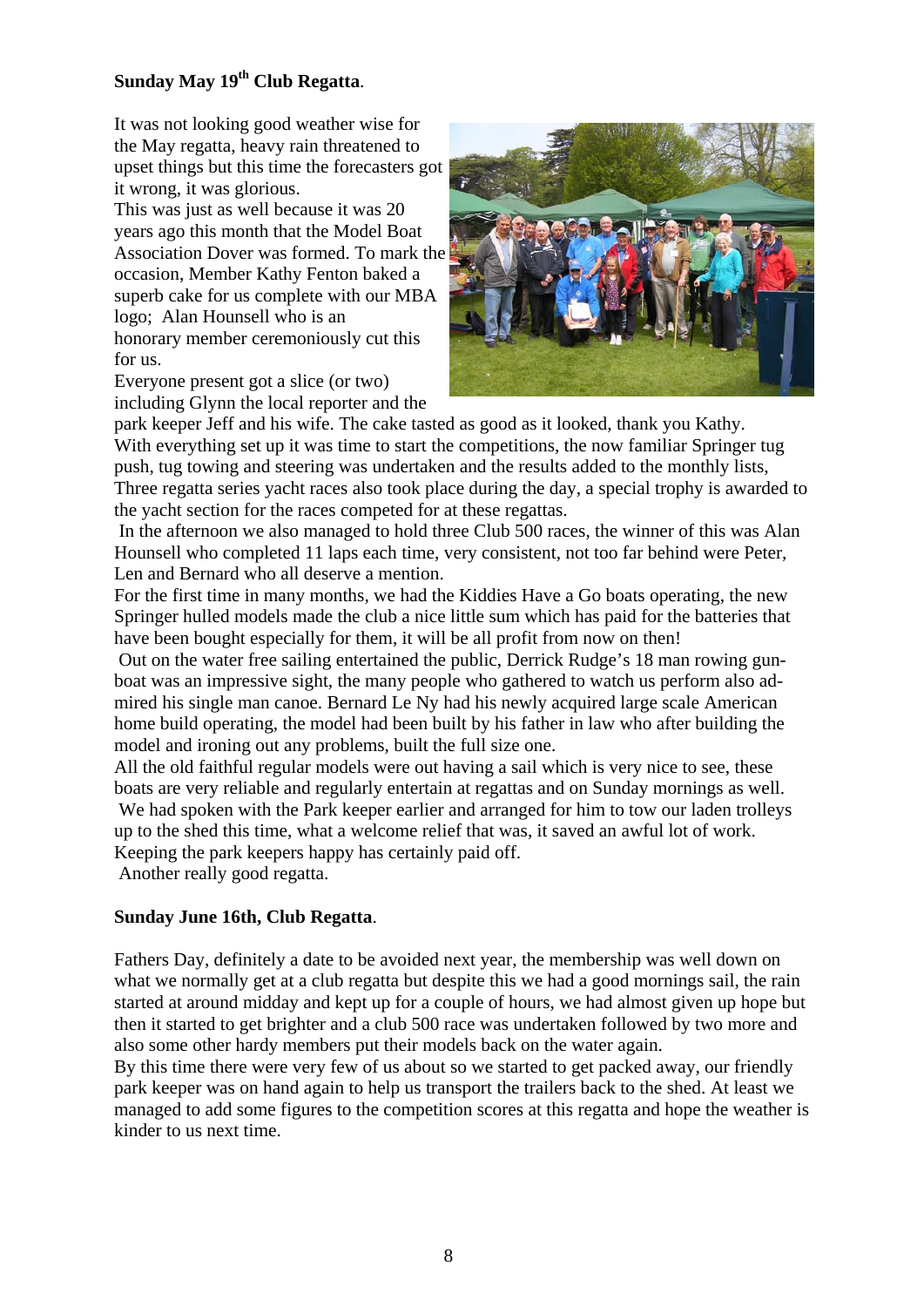#### **Sunday July 14th, Fun Day Regatta**

 Beautiful weather greeted us as we set up for this regatta, we called this gathering a Fun Regatta, there was to be no competitions just a free sailing day. This was brought about because we had expected to be participating in the Dover Regatta on the seafront. This of course did not happen so we made a decision to hold an extra event at Kearsney. The opportunity was taken to run the have a go boats but after a short time the models became troublesome so we withdrew them. Some other new parts will needed before they are operational but this should not take long and they will be useable again shortly.

The straight running markers were laid out and a trial run was attempted, several members had a go and at least one managed to score a bull! This might be a good fun competition in future.

#### **Sunday 21st July Club Regatta.**

This regatta came only a week after our fun Sunday and perhaps because of this it was not so well attended, several members were not present including your scribe who was away on a fact finding mission! The competitions arranged by Len took place with some different results this time, the club 500 races were held and as always was good fun. The small have a go boats were back in action and managed to generate some cash for the club but not only was there a shortage of members, there was also very few visitors in the park despite the good weather. Again weed control was a problem but after clearing some during the preceding week, the boats were able to operate much better.

…………………………………………………………………………………………………………………………..

rare sight on Sunday July  $7<sup>th</sup>$ , were four submarines operating together at Kearsney.

As you will know, your editor has always been a keen model submariner and takes a great interest in these invisible type of craft, up until now there have not been many submarine models in the club, but with the ARTR ( Almost Ready To Run) "Neptune" submersibles from Thunder Tiger models coming on the scene and other members building dynamic diving boats, there are now quite a few appearing. Alan's Seehund is always lurking around and now the dynamic diving boats from Derrick Rudge and Reg Archer are seen quite regularly. The Neptune from Graham White has occasionally been seen but it is unusual to see all four together. As this happened one Sunday morning the



opportunity was taken to photograph all four together, the two static diving boats are underwater with the dynamics sitting on what submariners call 'on the roof'.

G raham White has for many years been interested in video photography. At most of our regattas and other shows he and brother Bob, quietly capture footage which is then edited and added to the "You Tube" site on the internet. Graham has been adding some very nice clips of modelling, some going back to the black and white days but he also publishes a great amount from our club. His address on the site is .. Retsb12 Enter it and look at the clips he has added, they all make very good viewing and you may even see your model featured somewhere.

*Below is another cartoon from Ken and Barbara Frisby , continuing with the Monks of Kearsney theme*.

KEB. THAT BOAT'S GOING TO SMASH INTO THE ISLAND BROTHER BETTER SAY A QUICK PATER NOSTER THEN THE MONKS ANSWER AN SOS